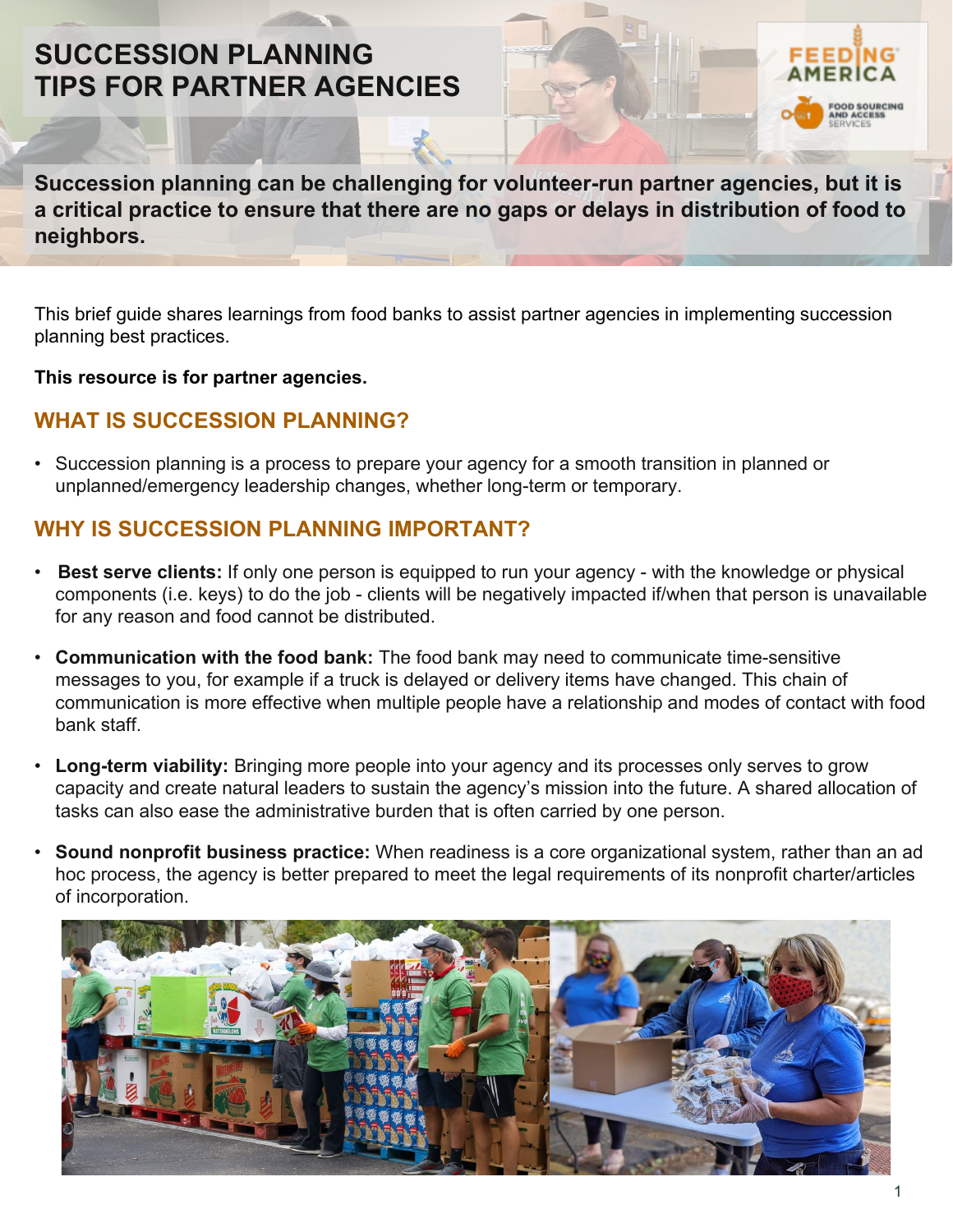## **INITIAL CHECKLIST**

#### ❏ **Identify at least one back up**

Neighbors rely on your agency for food, so there should be at least one additional person who is capable of ensuring that your agency is still able to operate if the lead volunteer/staff person is indisposed. For many agencies, it is helpful to default to the board chair or chair-elect to serve in that role; for others it may be a co-founder or other long-term volunteer. The benefit to having a board member in this role is that as positions rotate each term, more than one director will become familiar with operating procedures, which both ensures sustainability and also that the board is aware of the current succession plan.

#### ❏ **Confirm accessibility in case of emergency**

No one can be totally prepared for an accident or a natural disaster. In an emergency, though, more than one person should have the tools they need to access the agency, including keys to the building and any other locked function (i.e. mail), as well as codes or passwords to necessary protected accounts. The agency should also have more than one trusted person who can access organizational banking systems (multiple approvals may be appropriate for withdrawal).

#### ❏ **Communicate with your food bank partner**

The agency relations professional at the food bank can support succession planning efforts by including the secondary contact(s) in trainings or meetings and on key emails.

### **SUCCESSION PLANNING PRACTICES**

- **Create a list of key operational processes:** Draft a simple list of operational practices that are important to the mission and how often they are completed. Don't forget to include tasks that occur less frequently, such as tax filings or quarterly reports to the food bank. List the level of coverage (lead and back-up) for each key area, and then prioritize the practices by those that are critical to access to food; the ability to order food and open the pantry or kitchen are two examples. This will help identify any holes, or areas of limited coverage, to begin to address.
- **Document systems:** Once a list is made and prioritized, you can begin to note important processes in a central location so that others have a reference to consult when needed. This can be a daunting task, but don't feel pressured to do everything at once; steady progress is good progress.
- **Encourage others to be involved:** Although consolidating tasks may be easier, it is healthier for the agency to have multiple people with institutional knowledge to carry out the mission. Bring a core group into the fold on prioritized list items to share work, become familiar with processes, and further the legacy of founding members.
- **Clarify roles:** There may be cases in which a secondary contact is identified and asked to serve strictly in emergencies. There may be others in which the "back up" can take more of a lead role as preparations for long-term transition are made. Be certain these roles are clear when asking people to serve in these functions to avoid confusion later